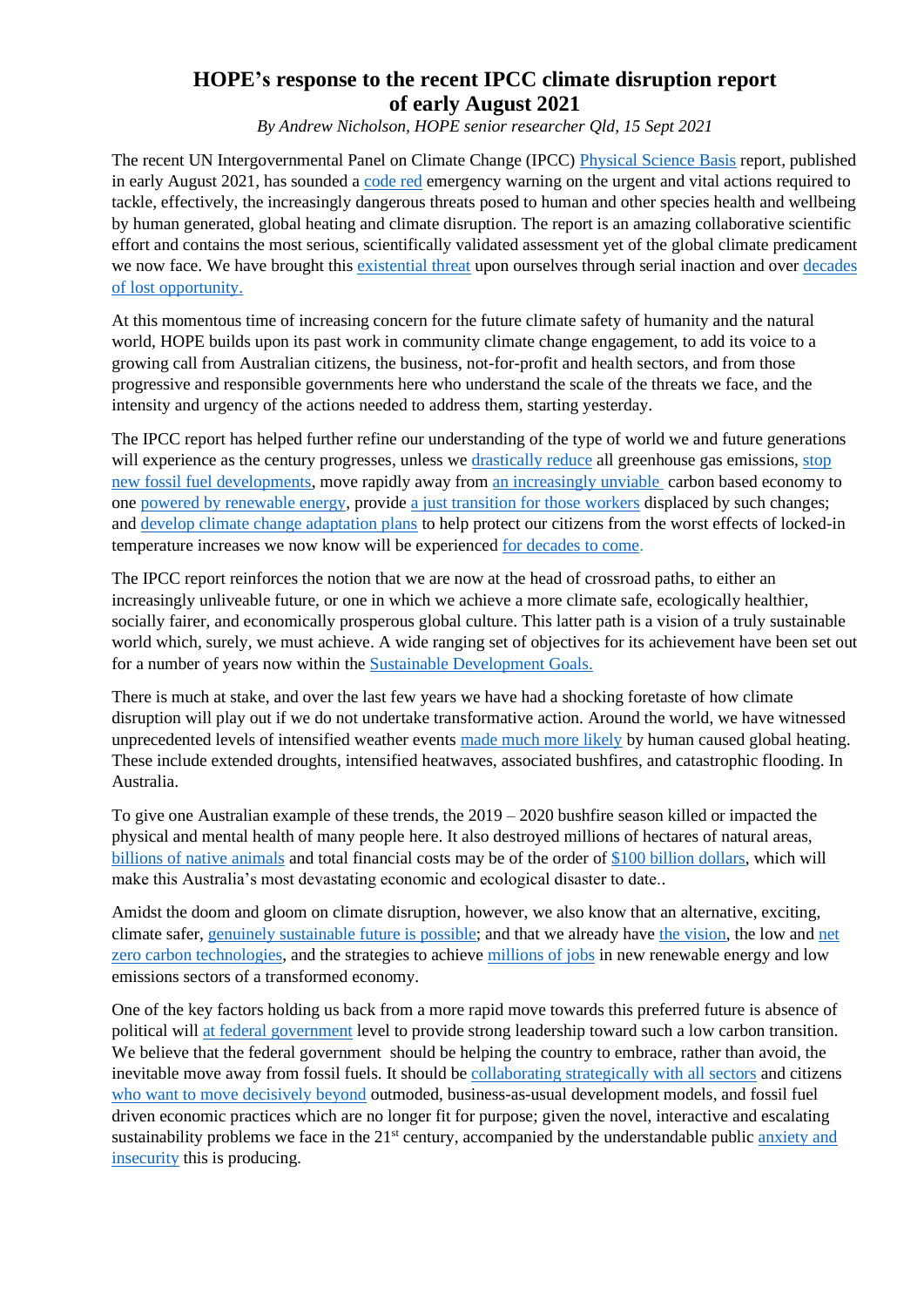Activel[y engaging with a crisis,](https://granthaminstitute.com/2019/09/17/pragmatic-optimism-rather-than-complacency-or-despondency-is-the-best-way-to-tackle-the-climate-emergency/) as opposed to [pretending it isn't there,](https://psychology.org.au/about-us/what-we-do/advocacy/advocacy-social-issues/environment-climate-change-psychology/resources-for-psychologists-and-others-advocating/the-psychology-of-climate-change-denial) can give us a sense of agency and hope, and can spur innovative solutions and strategies, whilst catalysing decisive and supportive leadership. These are some of the approaches we need now to deal, seriously, with climate disruption; to help guide us away from [the nightmare scenario](https://www.weforum.org/agenda/2020/03/what-the-world-could-look-like-in-2050-if-we-do-everything-right-on-climate/) of ever-intensifying weather impacts, and onto the path headed towards a climate stable, alternative energy powered future.

Interestingly, the still unfolding COVID-19 pandemic which, as with global heating, is another threat caused in part by human environmental disruption, has given us a [glimpse of how certain crisis intervention](https://institute.global/policy/covid-19-and-climate-change-how-apply-lessons-pandemic-climate-emergency) principles might help guide us toward a preferred sustainable future. We think some of these principles include:

- The use of robust climate science from the IPCC reports, and other sources of advice taken from reputable climate experts, to help guide political decision making which ensures that all sectors of society make their valid contributions to helping solve climate disruption, and in fair and proportionate ways,
- That governments at all levels in Australia, as key facilitators of human and financial resources, strategic planning, and legal direction, should show strong leadership in setting strong greenhouse gas reduction and renewable energy adoption targets, fully informed by the climate science advice contained in the recent IPCC report and other recent analyses.
- The need for governments to plan for the safe climate change adaptation of their citizens and communities, in the process educating and engaging with those communities on a collaborative basis. This should include direct, deliberative democratic involvement of citizens in decision making on climate disruption solutions, adaptation planning and other, associated sustainable living concerns that increasingly affect their communities.
- That governments use their extensive resources to actively support wider sustainable development innovation and entrepreneurship within their communities. This support should be aimed at tackling climate disruption impacts, restoring natural areas and wildlife, and ensuring a fairer distribution of economic resources to all citizens.

Linking to these principles, we close this statement by setting out some of the immediate actions we believe could and should be taken by various sectors of Australian society in the following months and years, particularly in the run up to the important [COP26 international meeting](https://ukcop26.org/wp-content/uploads/2021/07/COP26-Explained.pdf) on climate disruption to be held in Scotland in November 2021, and also given a predicted, Federal government election in 2022.

- At **national level,** we encourage all citizens to support the recent call by the Climate Council and a range of health sector organisations for the Federal government to adopt an interim [75% greenhouse](https://www.climatecouncil.org.au/actions/petition-cut-emissions-75/)  [gas reduction target by 2030](https://www.climatecouncil.org.au/actions/petition-cut-emissions-75/) on the way to achieving net zero carbon emissions, well before 2050. We also support the longer established call for the Federal government to develop a national strategy [on climate and health.](https://d3n8a8pro7vhmx.cloudfront.net/caha/pages/40/attachments/original/1498008324/CAHA_Framework_for_a_National_Strategy_on_Climate_Health_and_Well-being_v05_SCREEN_%28Full_Report%29.pdf?1498008324)
- At **state and local government level** we want to see published, interim greenhouse gas reduction target ambition for 2030 increased for all administrations to [within a 50% -](https://www.environment.sa.gov.au/topics/climate-change/south-australias-greenhouse-gas-emissions) 75% band, with [early](https://www.wwf.org.au/what-we-do/climate/renewables/renewable-superpower-scorecard)  [adoption of 100% renewable energy](https://www.wwf.org.au/what-we-do/climate/renewables/renewable-superpower-scorecard) plans by governments; and effective and transparent community climate adaptation planning must rapidly become the norm over the next few years.
- At a **business, professional and service sector level**, we support any initiatives which can help minimise, rapidly, an organisation's environmental footprint, including significantly reducing its greenhouse gas emissions, [boosting its renewable energy use,](https://reneweconomy.com.au/switching-to-renewables-could-cut-industry-energy-costs-by-almost-a-quarter-99217/) and using sustainable processes which make it part of the exciting ne[w, circular economy.](https://www.weforum.org/agenda/2021/03/how-the-circular-economy-can-help-the-climate/) We also support re-thinking of business and service delivery models which can leverage a climate disruption control and adaptation focus with employees, customers, clients, members, and supply chains.
- At a **citizen level**, we can use [pragmatic optimism](https://granthaminstitute.com/2019/09/17/pragmatic-optimism-rather-than-complacency-or-despondency-is-the-best-way-to-tackle-the-climate-emergency/) to act in support of a climate safe sustainable future, but in the full understanding that to be truly effective, individual efforts are only one contribution to what must be a [whole of society response;](file:///C:/Users/trans/Desktop/HOPE%202021/IPPC%20Report%202021/must%20be%20part%20of%20a%20whole%20of%20society%20response) and a response greatly augmented by fair